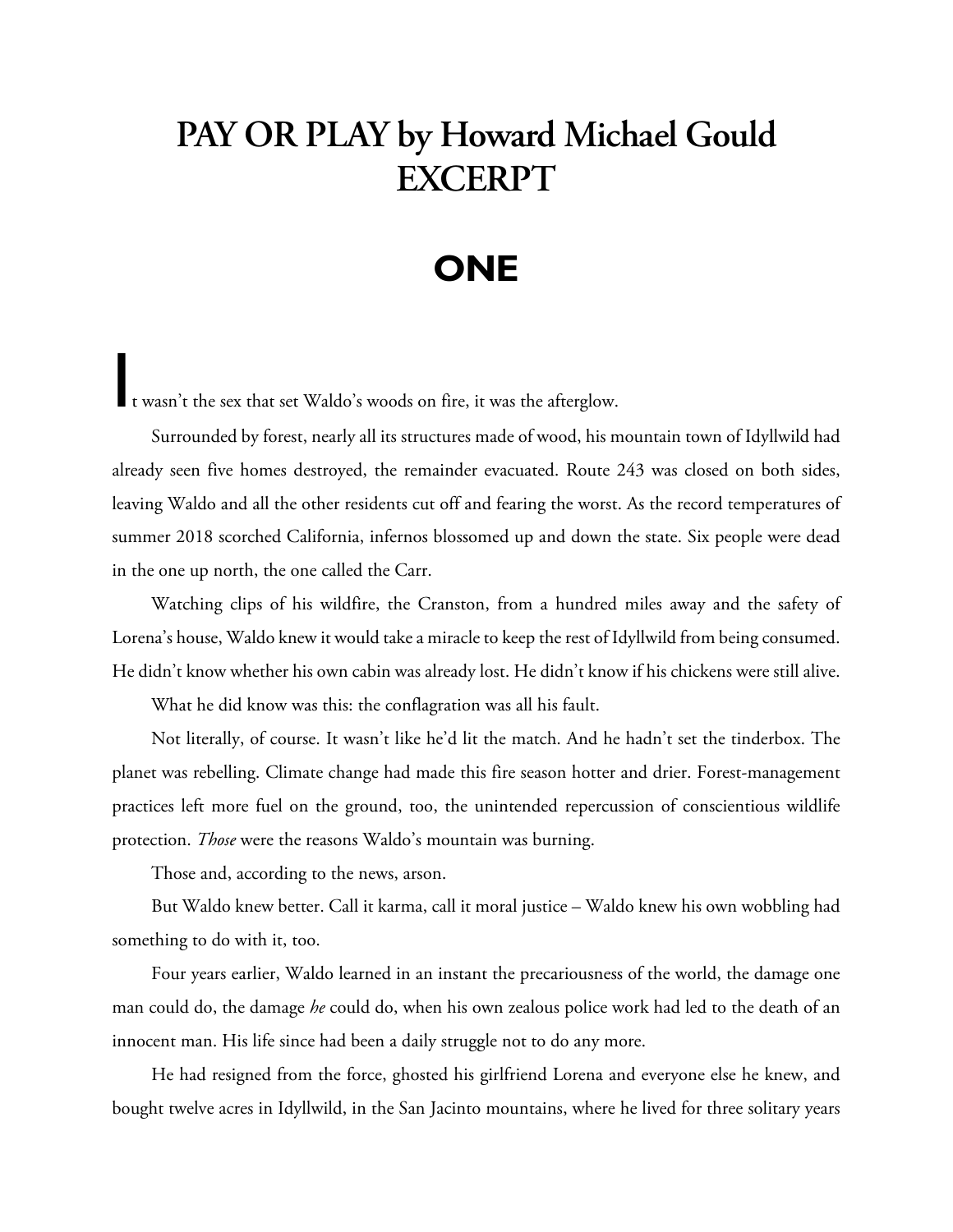in self-sustaining austerity, making a near religion of his commitment to a zero-carbon footprint and to owning no more than One Hundred Things. And that worked for him, at least until Lorena showed up and triggered the chain of events which drew him away from his refuge and back into civilization.

She'd hoped to coax him into joining her expanding PI business, and back into their relationship, too. The latter took; the former, not so much. He did work one case with her, a missing-persons that turned rancid and left Waldo with no taste for more. She eventually stopped trying and seemed to accept the relationship as it was. He'd come down the mountain for a visit about once a month, usually for a few days when Willem – the male model she'd married during Waldo's absence, estranged now but still her housemate – was out of town on a shoot.

It was a delicate equilibrium: less than Lorena wanted, but enough; a constant test of Waldo's punishing minimalism, but within bounds he could handle.

Then Willem, wanting to cash in on the overheated L.A. real estate market, insisted that Lorena agree to sell their jointly owned Koreatown bungalow as a final condition of their divorce. He moved out the day the papers were signed.

The next time Waldo came to visit, the common spaces looked barren, Willem apparently the owner of most of their thousands of Things, including almost all the furniture.

Lorena looked lost in the empty house. That plucked at Waldo in ways he didn't expect, and he ended up staying in town longer than he ever had before, almost two weeks. One night, after lovemaking fierce and profound even by their standards, Lorena said, 'What if we got a place together?'

In a sense, it was reasonable to muse on.

In another, it was absurd. How could that work? In L.A., just as in Idyllwild, Waldo maintained his exacting rules for living, not allowing himself even an extra toothbrush to leave at her place. Meanwhile, in the face of his asceticism, Lorena clung to her consumerist pleasures all the harder. So, did she mean for him to give up his cabin, and to battle out all their joint decisions, item by item, precept by precept? Or did she mean for him to *keep* his cabin, and cohabit a second home, profligate beyond imagining?

That these questions were even on the table was a sign that Waldo had gotten too comfortable here. His heart starting to race, he silently recited his catechism, the covenant with the world which he'd devised and repeated aloud regularly for his first few months alone on his mountain until it had become ingrained: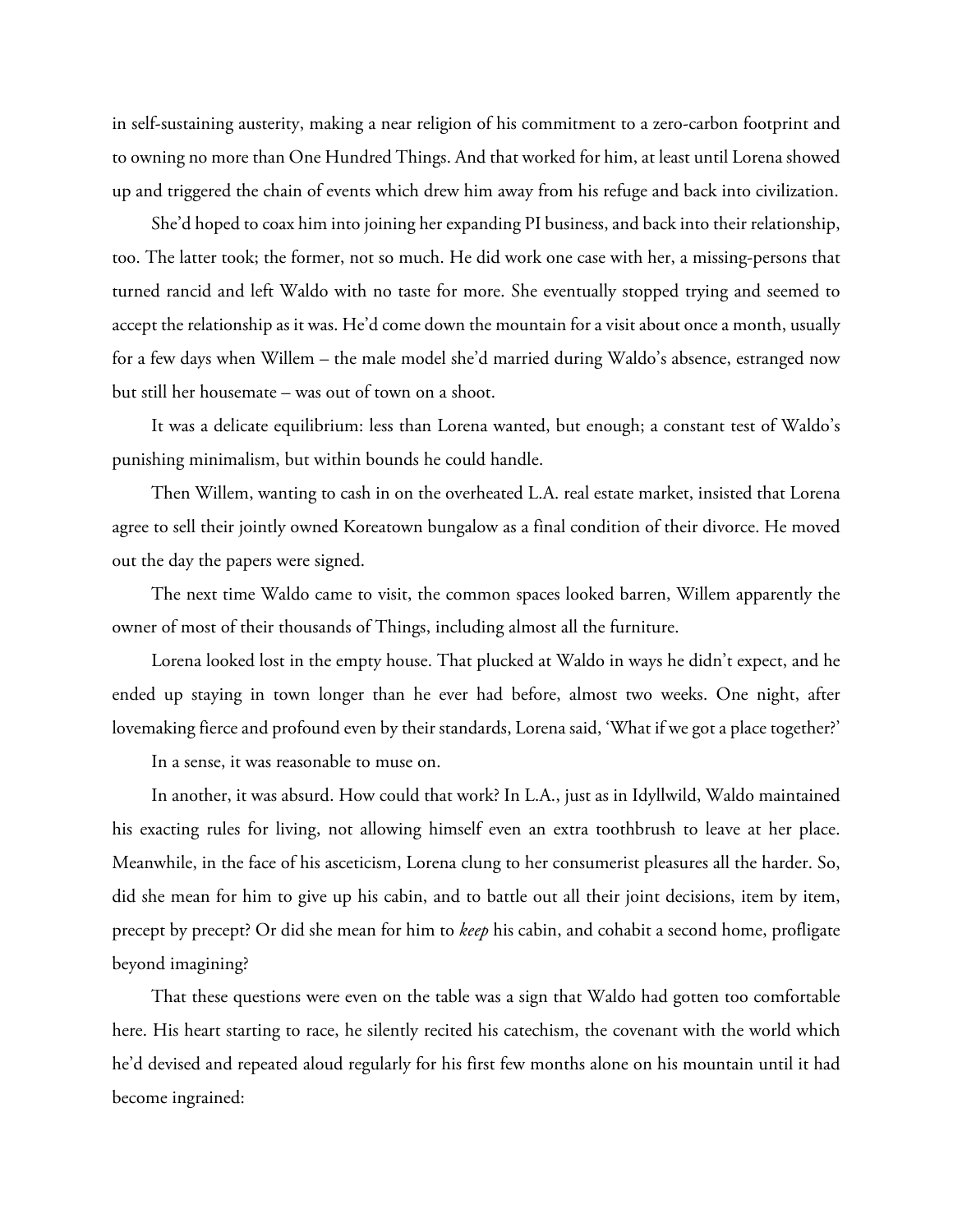*Don't want, don't acquire, don't require. Don't affect. Don't hurt.*

The answer was not complicated. It was not ambiguous. He needed to hold fast. Every time he hadn't, every time he let his resolve slip, every time he compromised the principles which had redeemed him, something had gone wrong.

And this compromise would be bigger than anything Waldo had ever contemplated, the consequences surely bigger, too. He had to say no*. Of course* he had to say no.

He looked over at Lorena, her eyes closed, her lip curled in a gentle smile, and before he knew it he too was lost in the afterglow. That ruinous afterglow.

And what Waldo said was: 'Maybe.'

By the next afternoon, his mountain was in flames.

Four days later, alone in Lorena's barren kitchen, Waldo scoured the internet for any morsel of new information. Evacuated – what did that actually mean? Had anyone remained to support the firefighters, or was it a ghost town? Not that he knew any of his fellow denizens anyway, even after four years, other than his batty neighbor Hilda Flitt, who kept an eye on his chickens when he was away. And Hilda wasn't answering her phone.

Nor was Lorena, for that matter. He shot her another text and went back to surfing.

Surfing and blaming himself for the fire.

Not that he could talk about his guilt with Lorena. She'd already said something about him 'getting worse' and one time (at a downtown Szechuan restaurant, after he questioned the waiter as to why a restaurant that puts *Environment Friendly!* on the menu still tops the meal with plastic-wrapped fortune cookies), even asked whether he 'ever thought about talking to somebody.' Sure, why wouldn't she want that? It'd be so much easier to have that 'somebody' browbeat Waldo into complaisance than to develop some environmentally responsible habits herself.

Maybe, though, this *was* what 'getting worse' looked like. Holding to rules was one thing, magical thinking another entirely, and after all, it was the guy with the barbecue lighter and the WD-40 who'd set the mountain ablaze, not Waldo.

Still.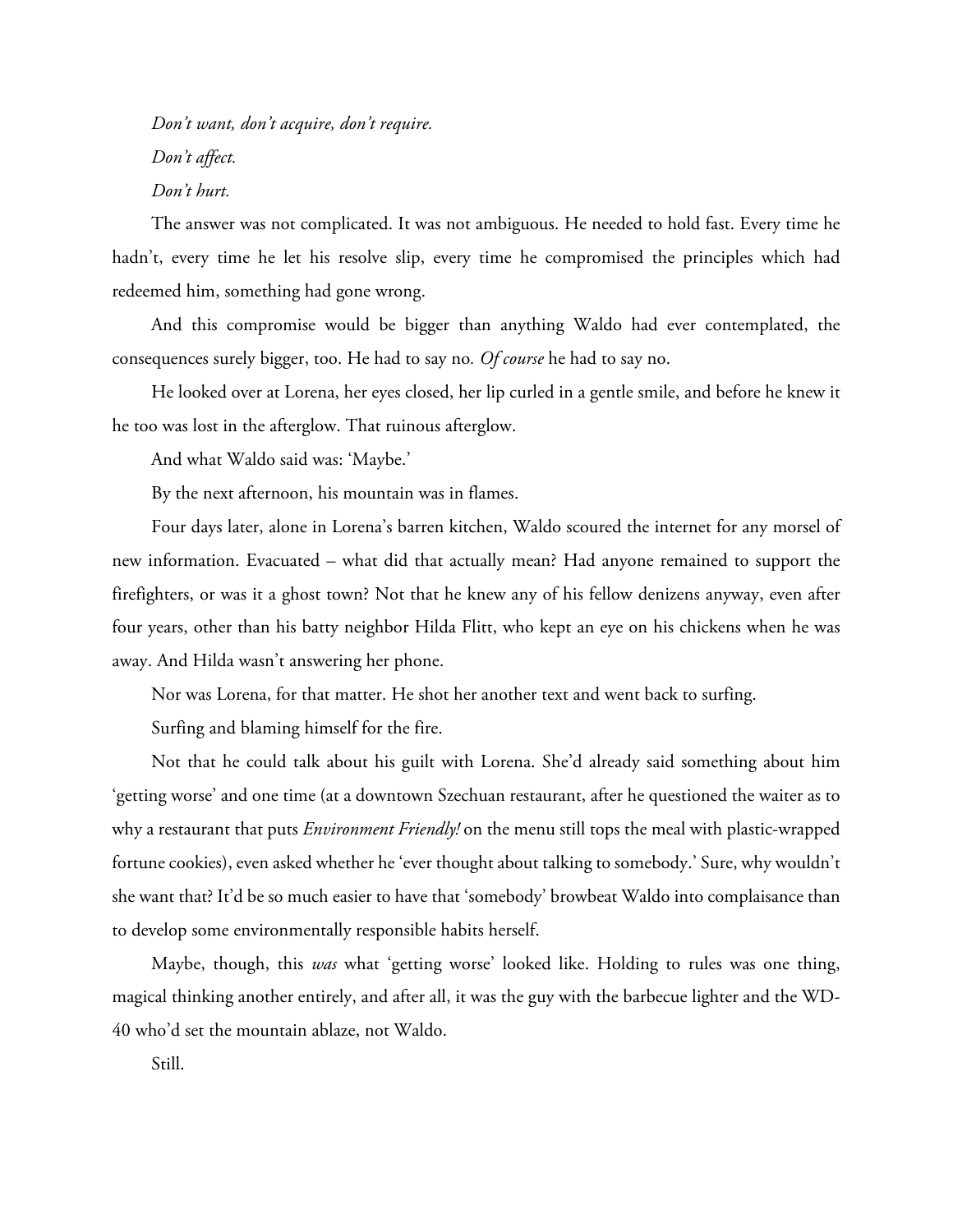It all happened just hours after Waldo's *maybe*, and it was Waldo's town about to be devoured, and Detective III Charlie Waldo had never believed in coincidences.

As the day wore on, the news from Idyllwild began to improve. Firefighters, dropping retardant from the sky, managed to cut the inferno just before it reached the Arts Academy, and suddenly they were using the words 'mostly contained.' Deep into the night, Hilda Flitt still wasn't answering her phone. But the authorities had reopened 243, so Waldo could go back in the morning to see for himself whether his home was safe, whether he even had any Things left, save the ones on his back.

Waldo waited up for Lorena like he always did. He sprawled on her bed with his Kindle, chipping away at Richard White's massive history of the late nineteenth-century United States, specifically a grim chapter about how American 'progress' killed off the bison and pushed the Native Americans to the reservations. Even though Waldo enjoyed the book greatly – it filled multiple lacunae in his knowledge and was peculiarly relevant to the U.S. in 2018 – tonight he struggled not to put it down.

What he itched to do instead was stream another episode of his new addiction, the sinfully titillating *Judge Ida Mudge*, which Lorena had told him about just this week and which instantly wormed its way into Waldo's limbic system like none of his favorite junk television shows ever had, not even prime *MTV Cribs*. But he'd already watched two, using up the daily hour he allowed himself.

Waldo pushed to the end of the chapter and checked Lorena's bedside clock. It was past midnight, later than he ever stayed up in his woods. Was his junk TV 'day' defined by his sleep schedule, or by the clock? That is, could he allow himself to watch 'tomorrow's' *Judge Idas* now? If he was going to spend much of the next day traveling, he might not have time to watch anyway – so why not allow himself a smidgen of ethical squinching and stream an episode? Or two.

The sound of Lorena's key in the door saved him from the lapse.

He went out to meet her in the living room. 'Sorry I didn't answer your texts,' she said. 'I got caught up with something.' Her vagueness didn't throw Waldo like it would have during the jealous years. She added, 'I don't want to talk about it.'

He shrugged, *You don't have to.*

Apparently she did, though. 'Something with an op. I had to take over a tail.'

'Fat Dave?' Lorena had three part-time operatives, two LAPD washouts and a wannabe. She swore they carried their weight but he found that hard to believe. Fat Dave Greenberg, whose rep as a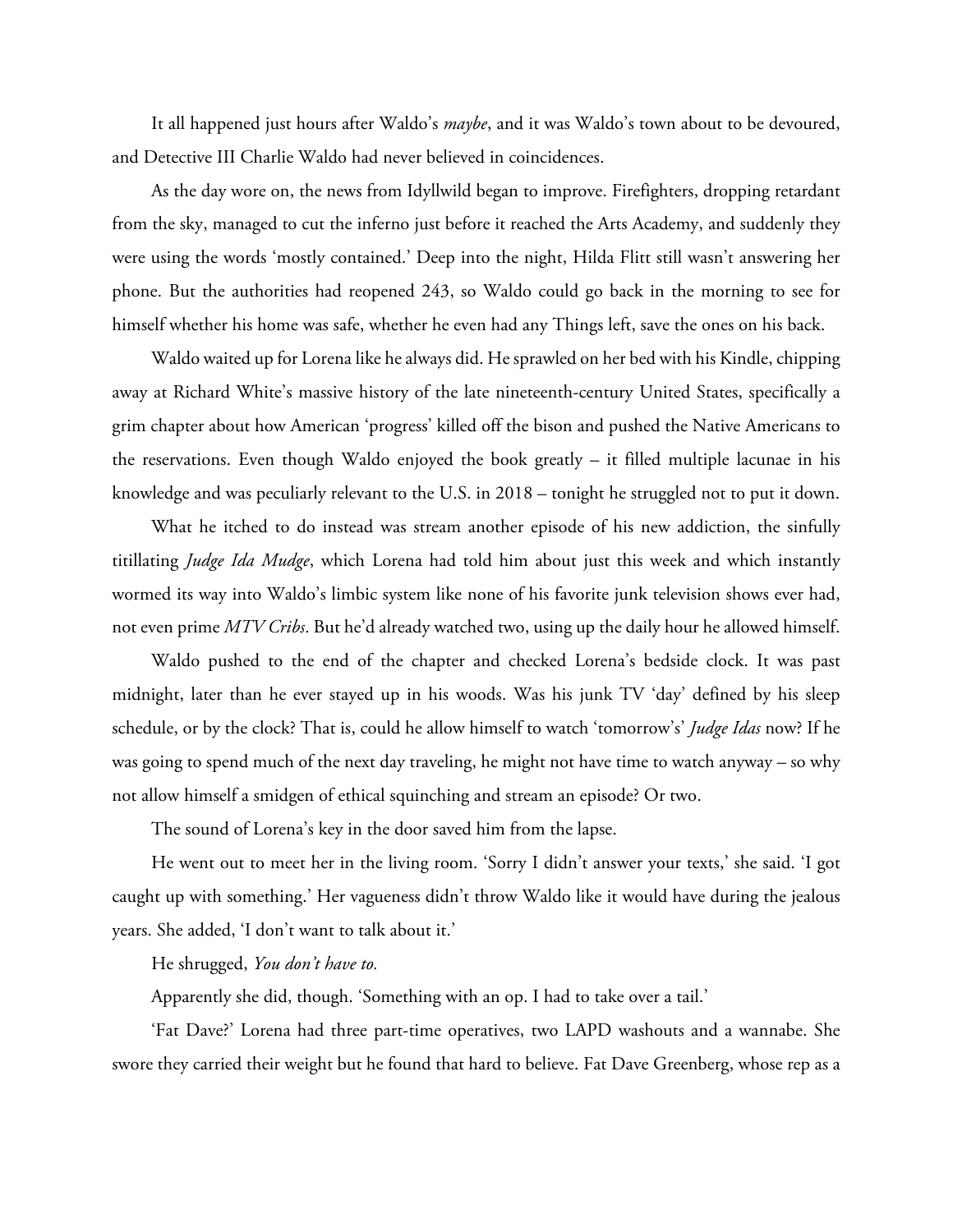world-class douchebag radiated far beyond Foothill Division, was the worst of them, as far as Waldo was concerned.

She repeated, 'I don't want to talk about it,' and Waldo repeated his *you don't have to* shrug, but again she did. 'Reddix,' she said. Lucian Reddix was a young African American, the only one Waldo didn't know from the force and the one for whom Lorena had the softest spot. 'He was on a marital tail, followed the subject into a bar. Caught her with her boyfriend, was starting to shoot them on his phone . . . but the bartender came over and he asked for a beer.'

'So?'

'So they carded him. He's not twenty-one until November.' And this was her *star*. 'It turned into a thing. Kid was sure he was made. Don't say it.'

Waldo didn't have to; he'd said plenty in the past. These jokers were one more reason not to enmesh himself in Lorena's business.

'Anyway,' she said, 'I went over and picked it up for him.'

'Get what you need?'

'And then some. Too cheap for a motel, these two. Got it on right in his car. Anyway, I wasn't checking my texts – sorry. Listen,' she said, changing the subject, 'I could use a favor.'

He tensed; something in her voice told him it had to do with work. 'Yeah?'

'I've got a meeting with a prospective in a couple days. It'd help to have you there.' It was the first time in half a year she'd tried to coax him onto a case. 'I'm pretty sure you'd like this one.' He'd heard that before.

Waldo said, '243's open.'

'Oh. Fire's out?'

'Contained enough, I guess. I've got to get up there.'

She drew a breath at the rejection. It had cost her something to ask again.

'How?' she said. 'Not on your bike . . .?' Since Waldo basically restricted himself to transportation that was either public or self-propelled, each trip from L.A. to Idyllwild meant a bus and then a tortuous, torturous bicycle climb. She said, 'I could drive you.'

And then, she was no doubt thinking, she could drive him back down, once he was assured that his property was all right. Back to L.A. and her prospective client meeting. Back to L.A. and looking for a place for them to share.